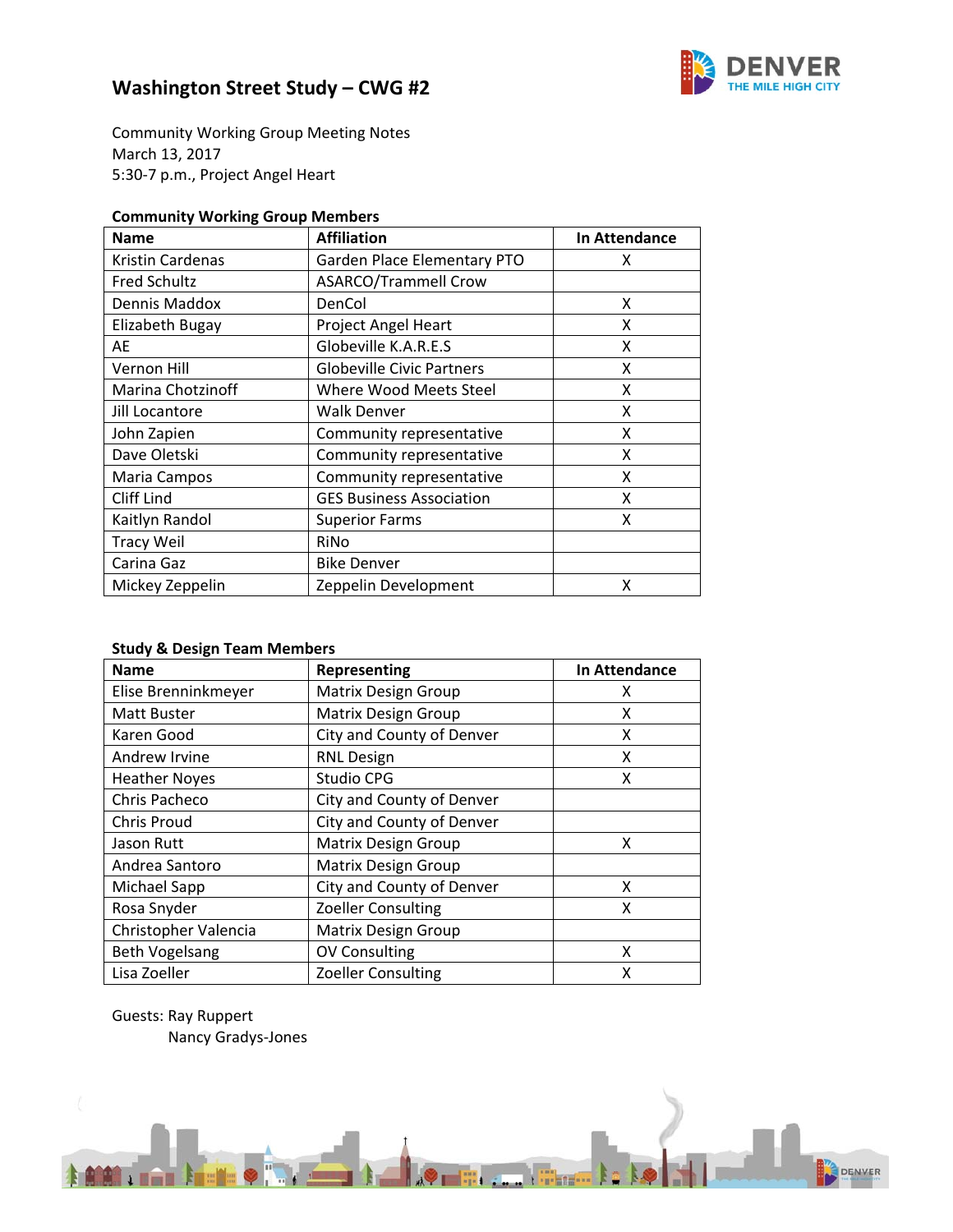

#### **Introduction:**

Andrew Irvine ran the meeting and began by asking each member to introduce themselves and then reviewed the agenda for the evening. *\*\*Note, the presentation for this meeting will be posted online at www.denvergov.org/washingtonstreetstudy.*

Andrew reviewed some key activities from CWG #1 and discussed the process, outreach and schedule for the project as well as reviewed what CWG members shared at the first meeting regarding their hopes, fears and must haves related to the corridor study. Andrew then oriented the group to the purpose of this second CWG meeting, which would focus on existing conditions and some visioning for the future.

#### **Existing Conditions:**

Beth Vogelsang presented the existing conditions of Washington Street and the surrounding area. This included information about:

- External and internal physical barriers in the area such as highways, the South Platte River and railroads
- Vehicular connections and the lack of north-south connections other than Washington Street
- Lack of east-west connections
- Transit use, which is somewhat low in the area and raises the issue of whether a lack of sidewalks and other transit infrastructure plays a role in the low usage levels
- Bicycle and pedestrian routes and the lack of connections to the neighborhood as well as the challenging existing conditions that pedestrians currently face along the corridor

#### **Existing Plans:**

Andrew reviewed the goals, vision and priorities outlined in the Globeville Neighborhood Plan. He also reviewed the potential design elements that are part of a complete street and reviewed items that more or less flexible based on existing conditions on the street. He showed images of best practices related to creating a positive pedestrian environment as well as images related to bicycle facilities and water quality. Interspersed throughout the presentation by Beth and Andrew, the following comments and questions were raised:

John Z: Do not limit our vision for this corridor by assuming that we have pre-determined space limits.

Dave O: Raised the issue of whether the City was willing to spend the money to do what needed to be done; as an example, he asked whether the City is willing to pay for a bridge at 44<sup>th</sup> to create safer and better connectivity in the area. He stated that National Western needs to spend some of their money to "do something now."

John Z: Stated that at times, he loses confidence with the City. He asked for us to provide the community with solid statistics related to things such as the number of vehicles per day, the type of vehicles traveling Washington and to also have solid, technical information about the flooding issues on Washington Street. He wants facts, figures and a commitment from the mayor's office in order to have confidence in the City, so "let's do this right!" We need to accommodate truck traffic, but have a balance for what works for the community as well. He does not want "another Kalamath."

Vern H: If I‐25 bogs down you can instantly see the resulting increase in traffic on Washington Street.

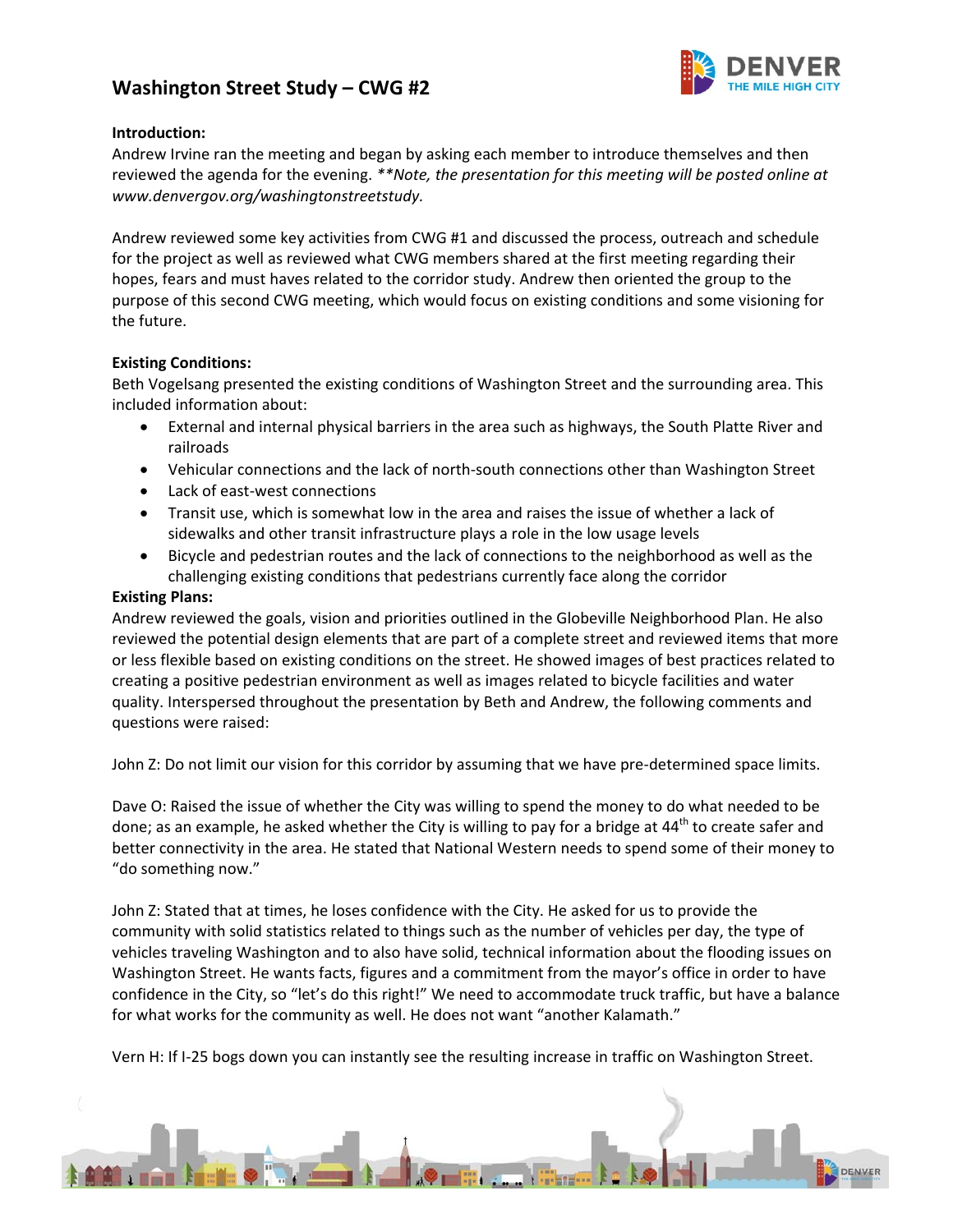

Mickey Z added that the "roads are a silo."

### **Public Meeting #1 and General Comments:**

Andrew reviewed the timing and format for the first public meeting. The meeting will be Tuesday April 25 from 5:30‐7 p.m. at Garden Place Elementary School in the cafeteria *(NOTE: April 25 was a tentative date and has been changed to Wednesday May 3, same location and time)*. A presentation will begin at 5:45 followed by Q&A, and an open house format from about 6:15 ‐7 p.m. Andrew then went around the room to ask each CWG member to share their thoughts on the public meeting format and/or the existing conditions information.

Cliff L: Commented on the fact that right now Washington seems to be a street that is primarily a way for people that do not live in the neighborhood to get from one place to another. He challenged us to think about how to make this a main street and not to assume that we have to go "wider and faster," but could also go "slower and friendlier" and to consider what local people need, not people "driving through." The complete street concept is good; it will be interesting to see the prioritization process with this limited space. If the street is widened he hopes it will be done in the interest of the neighborhood experience rather than the interest of travel lanes.

Cliff also mentioned that Ground Work Denver did a "key connections" study and went door‐to‐door to ask people what they want. They did not want bikes pushed "to the river" they want bikes to be able to connect them within the community.

Cliff ended by saying that stormwater and flooding is an important issue to address.

Elizabeth B: stated that she does not live in the neighborhood but as an employee in the neighborhood she sees the concerns for safety. She knows that Project Angel Heart employees and volunteers have wanted to start running and walking clubs but it's very hard due to lack of sidewalks, lighting, and it doesn't feel safe along the South Platte River. She has a concern regarding safety along the trail, related to interactions with a number of people that hang out along the river. She also agreed that flooding is a problem.

AE: Asked that at the public meeting we have a large map that shows an overview of the entire GES community. She referenced slide #6 in the presentation and asked for statistics and other data to help everyone figure out the wayfinding issue more easily. She feels that Broadway was missing from the conversation regarding the existing network. She has heard Washington called a "gateway" but wants to think of Globeville as a neighborhood/community where people can park to eat and then go downtown from Globeville. She raised the issue of "turnouts" on Washington Street and said that there are concerns in the community that too much density with tall buildings along the road will create a feeling of being "trapped." The current open sky feeling of the street is valued.

Jill L: Her primary concern is traffic safety, safe crossings, traffic speed in pursuit of the Vision Zero goal to eliminate fatal crashes. She mentioned that fast vehicular speeds are daunting to cyclists and pedestrians.

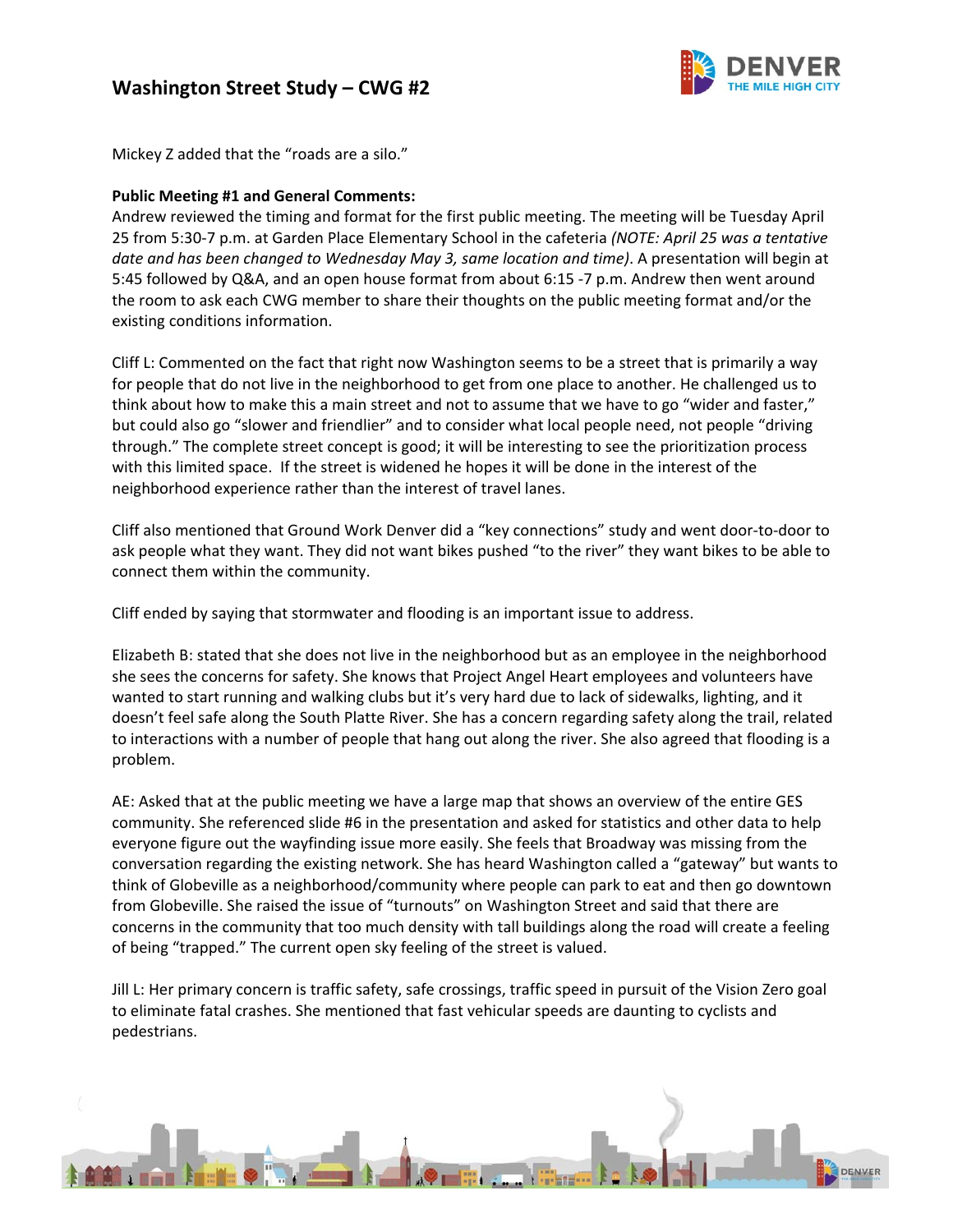

Kaitlyn R: Believes the diversity of businesses needs to be highlighted and visually apparent when the community looks at maps of the area. Superior Farms wants to stay in Globeville.

Dave O: Believes this is the "ideal time to design the truck route." He also asked "who gets to vote?" because on past plans he has felt that City employees have been allowed to weigh in during public input processes and so the results do not always reflect what the community wants. He does not want neighbor voices overpowered by those of people who do not work or live in the community.

John Z: Is optimistic that we can do both—be a main street and move truck traffic. He stated that the street used to have a movie theater, courthouse and other features of a true main street. We have to be able to move traffic but we can still have a Main Street feel. The City was the reason that Globeville was neglected many years ago, now we have to decide whether we can widen the street and where that is appropriate and to consider alternate routes. Neighborhoods need business and so it's a balance. Development can be gradual and should not be uncontrolled and flooding must be addressed. The public has to leave this process with confidence and feeling positive that things will happen on Washington Street and that it will be to the neighborhood's benefit.

Kristin C: Agrees that we need to use a broader map so that people can envision how everything fits together. She wants a focus to be on how we accommodate business while maintain safe routes for the community.

Mickey Z: Wants the City to commit to making Globeville a better, revitalized place that serves the neighborhood and the people. He suggested adding the parks and light rail stops into the map to help us all better see how we can move in this community. He wants Globeville to go from "Brown" to "Green" and that we can do that with the amenities that we have in terms of parks and the river.

Vern H: Discussed that we need to see Washington as having the same kind of ebb and flow throughout the day that was understood when the City studied Brighton Blvd. Washington should be evaluated in the same way. For example, trucks are a factor early in the morning factor and wind down later in the afternoon. Vern sees Washington as a "tree trunk" with connection to various parts of the neighborhood. We need to increase the connectivity and he believes "if you build it, they will come." He wants to maintain the character of Globeville but add sidewalks and lighting and other necessary infrastructure to attract restaurants, banks, pharmacies, etc.

Maria C: Pointed out that we should not forget that families live on the west side of Washington. We have some timing issues with intersection lights that make it dangerous for pedestrians to cross at 47<sup>th</sup> and 45<sup>th</sup>. Because there are only 2 exits/entrances to the Neighborhood (Washington and Lincoln) traffic will inevitably increase. Drivers do not respect pedestrians. Many kids in the summer are crossing the street by the 7‐11 store and it is unsafe. Globeville tries to have walking clubs and it can be a real challenge to find safe places to walk and on the trails along the river there is a challenge with lighting and with bikes. Overall it is important that the kids are able to walk and bike safely—protecting the pedestrians and kids is the most important issue.

Jason R & Karen G: To address Maria's concerns—the 45<sup>th</sup> Street pedestrian crossing signal was assessed on March 12<sup>th</sup> and they did find that it needed to be adjusted and that was done immediately. The other

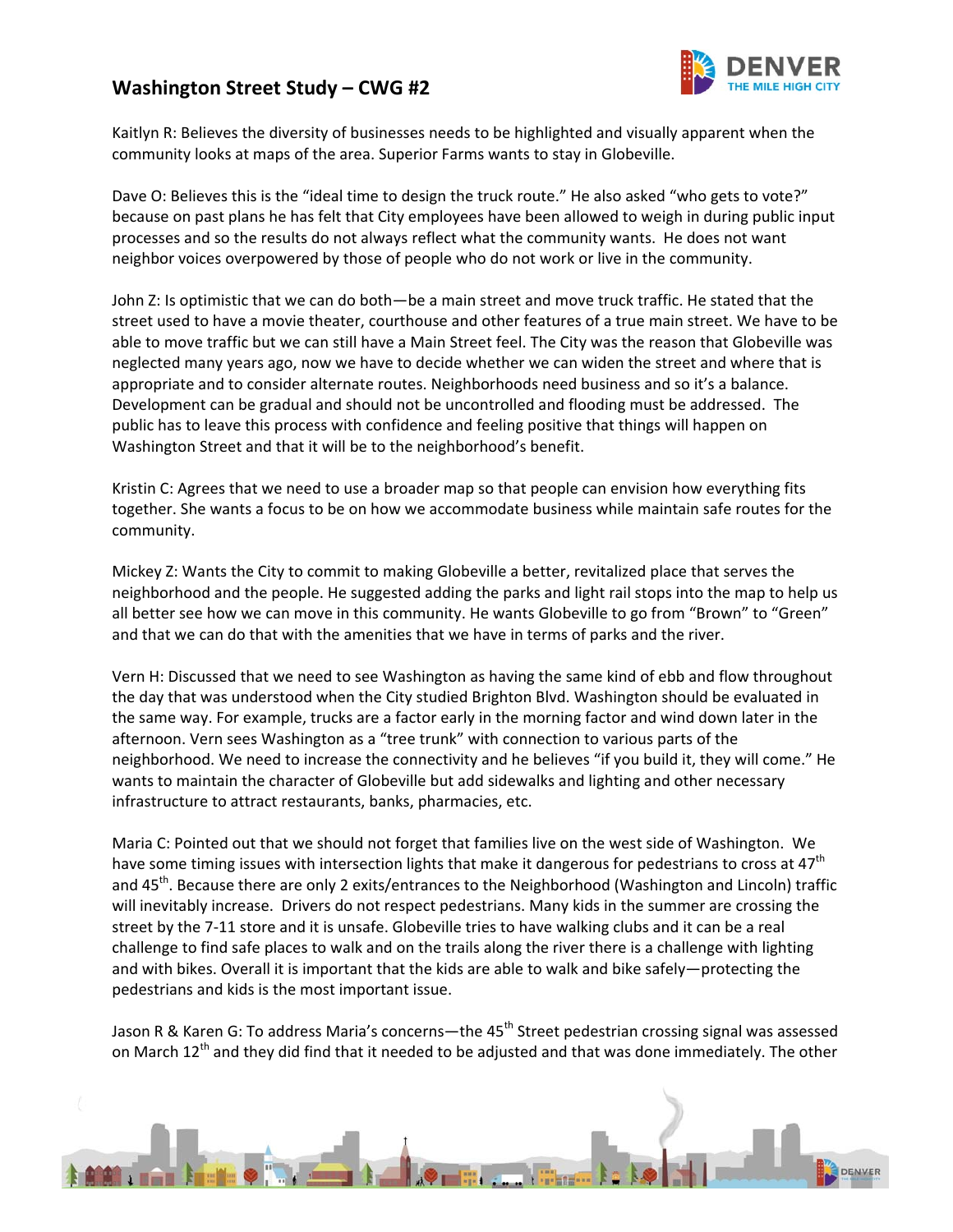

signal, 47<sup>th</sup>, was evaluated last year for a left turn signal and did not meet the criteria for a change but the City is doing further study to assess the issue and possible solutions.

Dennis: Has been with DenCol for 30 years and the changes he has seen in the area are enormous. Truck traffic is not going to stop, but safety is an issue to address. Employees take the bus, and it needs to be safe. He feels we all need to know the relationship between what we are doing and the National Western Center plans. He believes NWC or someone at the City "has a plan but they aren't showing it yet." He would prefer that we all see plans now to react to rather than to move forward without knowing what the City prefers and wants.

Mickey Z: The NWC Placemaking project is asking for a resident to be a representative for the community but Mickey feels that this person should be a professional urban planner who advocates on behalf of the community. He suggested Andrew Irvine from the project team would be a good representative.

Marina C: As a business owner she cares about how the study impacts business but also cares about how it impacts kids. And how kids as well as adults are able to get from one place to another. She wants the study to look beyond Washington and look at how it fits and connects into other areas. She is also concerned about the flooding problems.

Andrew then asked if the non‐CWG attendees had comments.

Ray Ruppert: The growing marijuana businesses in the area are a problem. He also feels that  $51<sup>st</sup>$  and Washington is being considered the main intersection along Washington due to the NWC bridge being placed nearby but he thinks this would be better if the bridge is located at  $48<sup>th</sup>$  to leverage existing links to Federal Blvd and improve overall connectivity. He also thinks that we need a stop light at every intersection but they would need to be correctly timed.

Nancy Gradys‐Jones: Encouraged the City to let people know where the money is coming from so that it doesn't feel like "just another process." She said a timeline for funding and implementation is important. Brighton was part of the NDCC project list.

John Z : The study team needs to understand that the project is also an exercise in social engineering as much as infrastructure engineering.

Mickey Z: Washington Street should be included in the bond issue.

Vern H: Said that the Heron Pond meeting included an online survey as well as paper surveys at the meeting. He felt that people took the time to really answer them thoughtfully and he would encourage us to do the same thing at our public meeting on April 25. \*\*\*

\*\*\*Note the public meeting originally considered for April 25 has been moved to May 3.

###